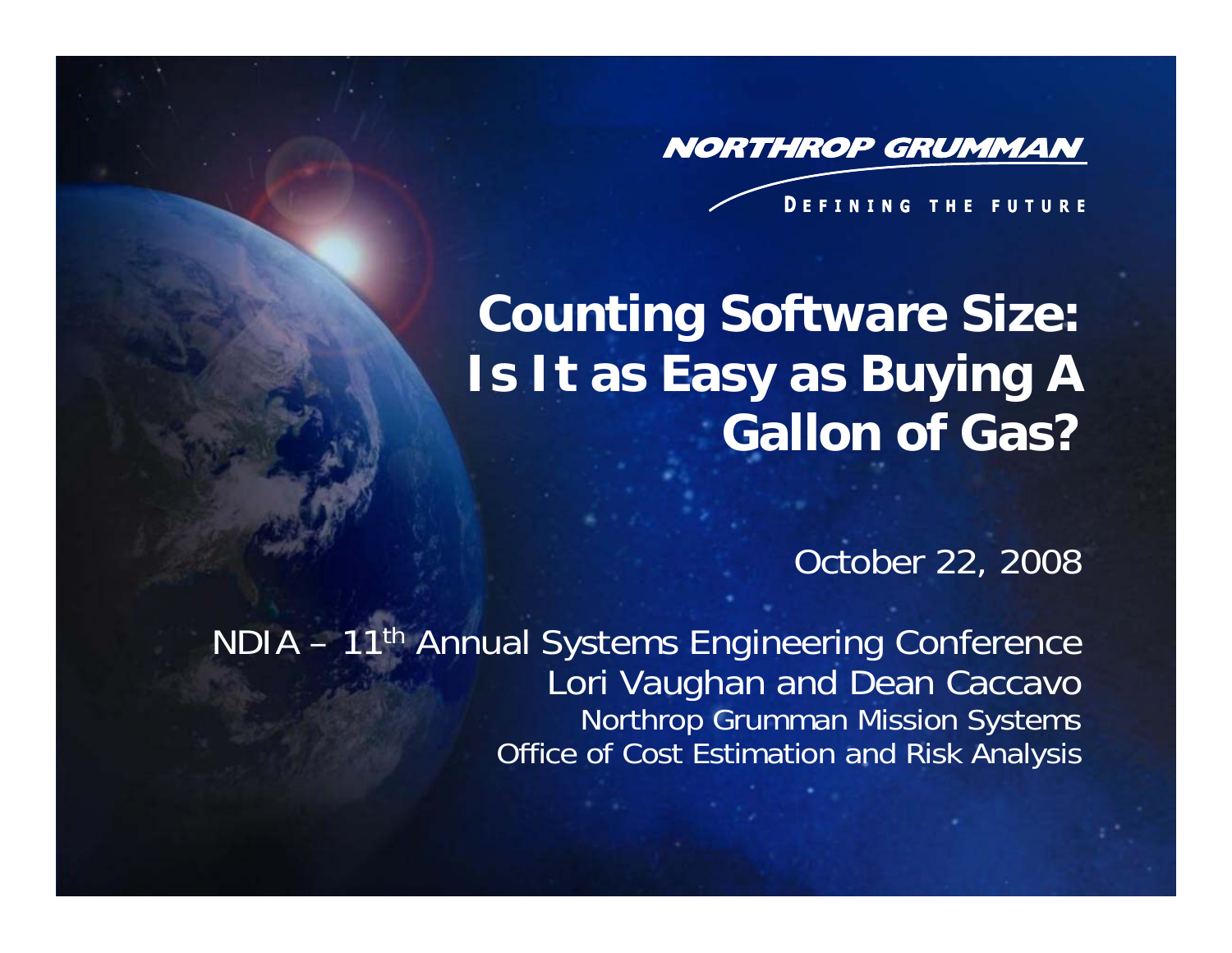## **Agenda**



- Introductior
- Standards and Definitions
- Sample
- •Implications
- •Summary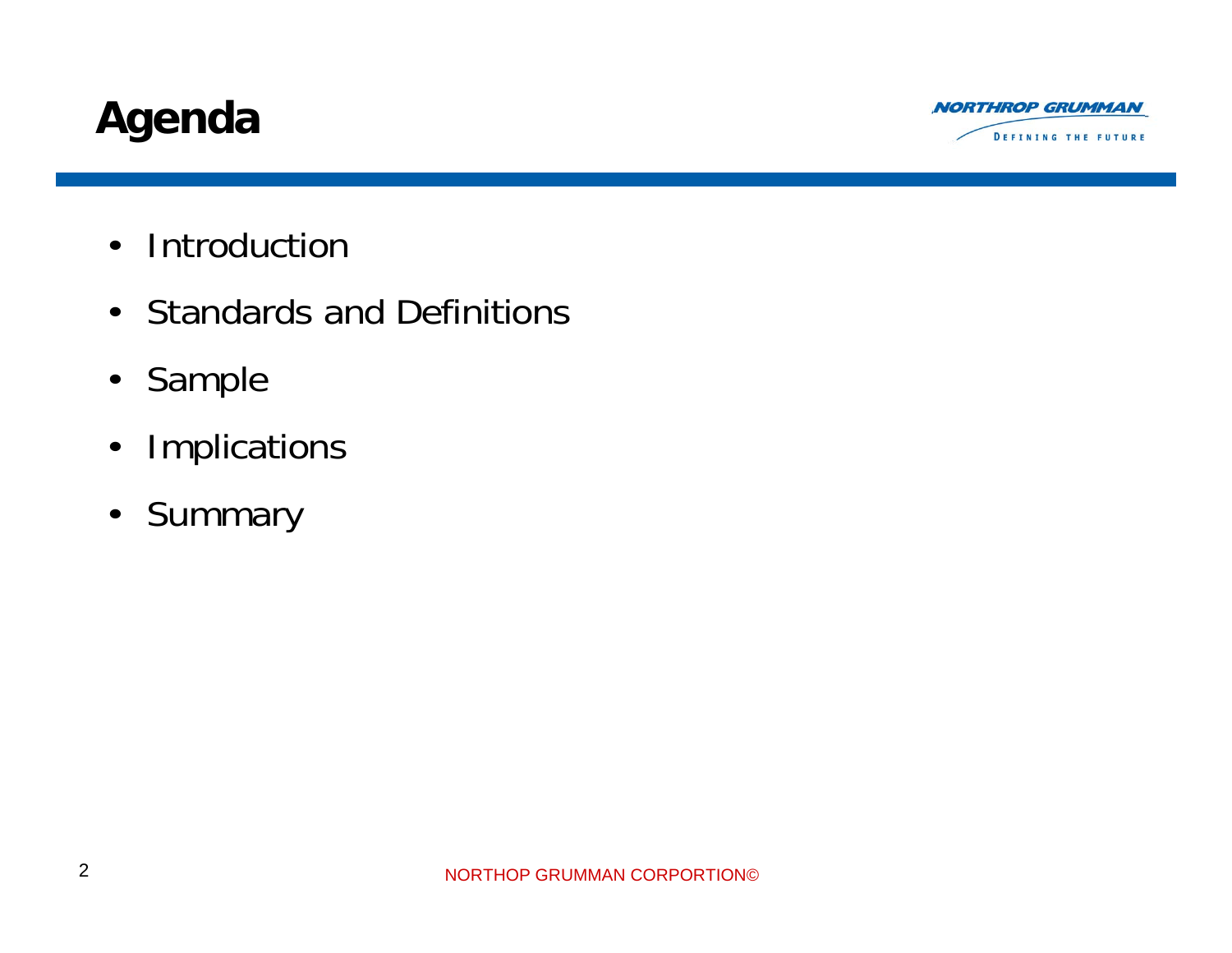### **Introduction**





- In what ways is software like gasoline?
- In what ways is software not like gasoline?

NORTHOP GRUMMAN CORPORTION©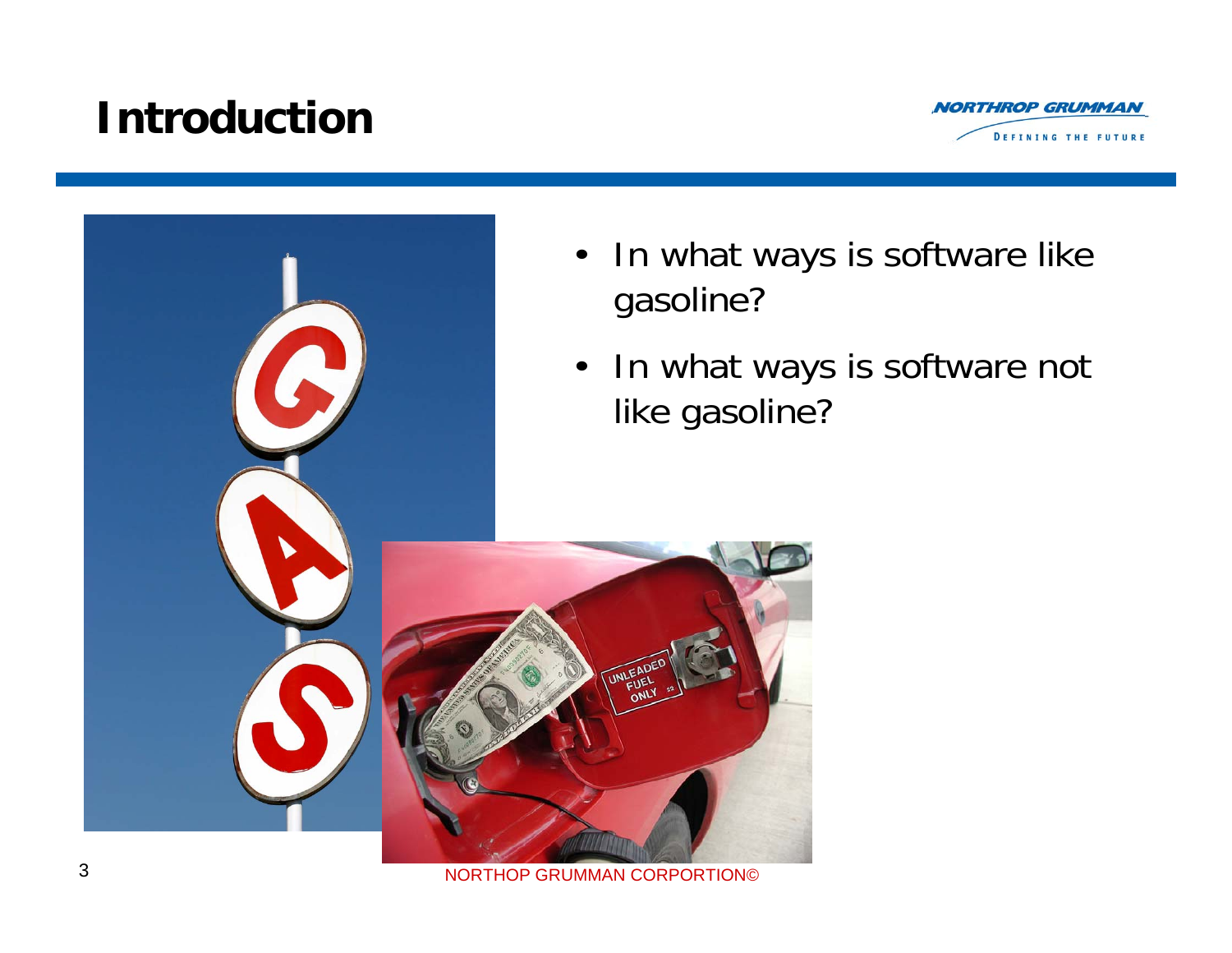# **Industry Data Suggests…**



 $\bullet$  A greater percentage of the functions of the DoD Weapon Systems are performed by software

| <b>Weapon System</b> | Year | % of Functions<br>Performed in<br>Software |  |  |  |  |  |
|----------------------|------|--------------------------------------------|--|--|--|--|--|
| $F-4$                | 1960 | 8                                          |  |  |  |  |  |
| $A-7$                | 1964 | 10                                         |  |  |  |  |  |
| $F-111$              | 1970 | 20                                         |  |  |  |  |  |
| $F-15$               | 1975 | 35                                         |  |  |  |  |  |
| $F-16$               | 1982 | 45                                         |  |  |  |  |  |
| $B-2$                | 1990 | 65                                         |  |  |  |  |  |
| $F-22$               | 2000 | 80                                         |  |  |  |  |  |
| Source: PM Magazine  |      |                                            |  |  |  |  |  |

**System Functionality Requiring Software**



**Code Size/Complexity Growth**

- • Increased amount of software in Space Systems and DoD Weapon Systems – Ground, Sea and Space/Missile
- • Increased amount of software in our daily lives:
	- Cars, Cell Phones, iPod, Appliances, PDAs…

The amount of software used in DoD weapon systems has grown exponentially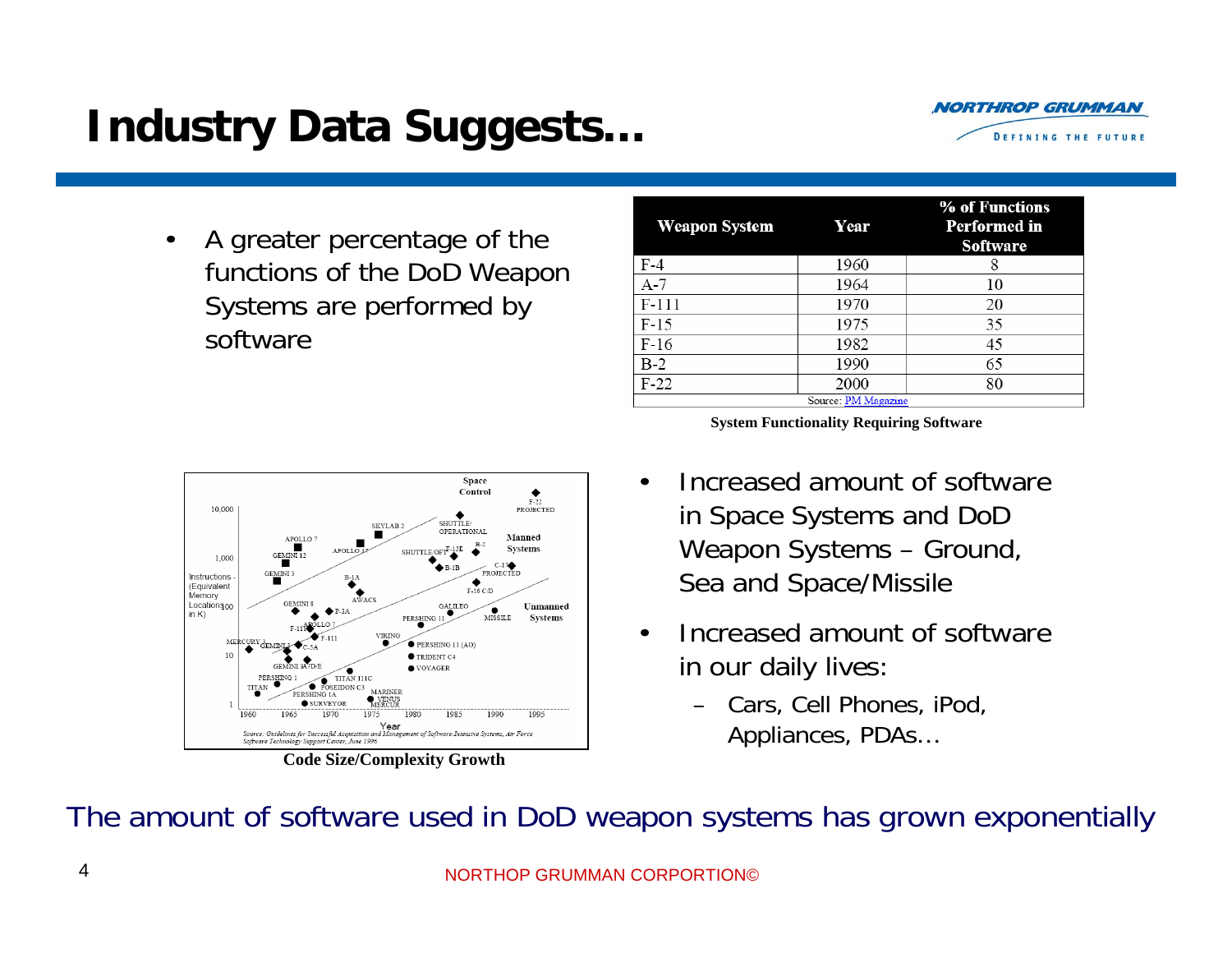### **Is There a Standard for Counting Software?**

- Since, increasing percent of our DoD systems are reliant on software we need to be able to quantify the software size
	- Historical data collection
	- Estimation and planning
	- Tracking and monitoring during program performance
- Software effort is proportional to the size of the software being developed
	- SW Engineering Economics 1981 by Dr. Barry Boehm
- •"Counting" infers there is a standard
- • Experience as a prime integrator
	- Do not see a standard being followed

There are software counting standards but the message isn't out or it is not being followed consistently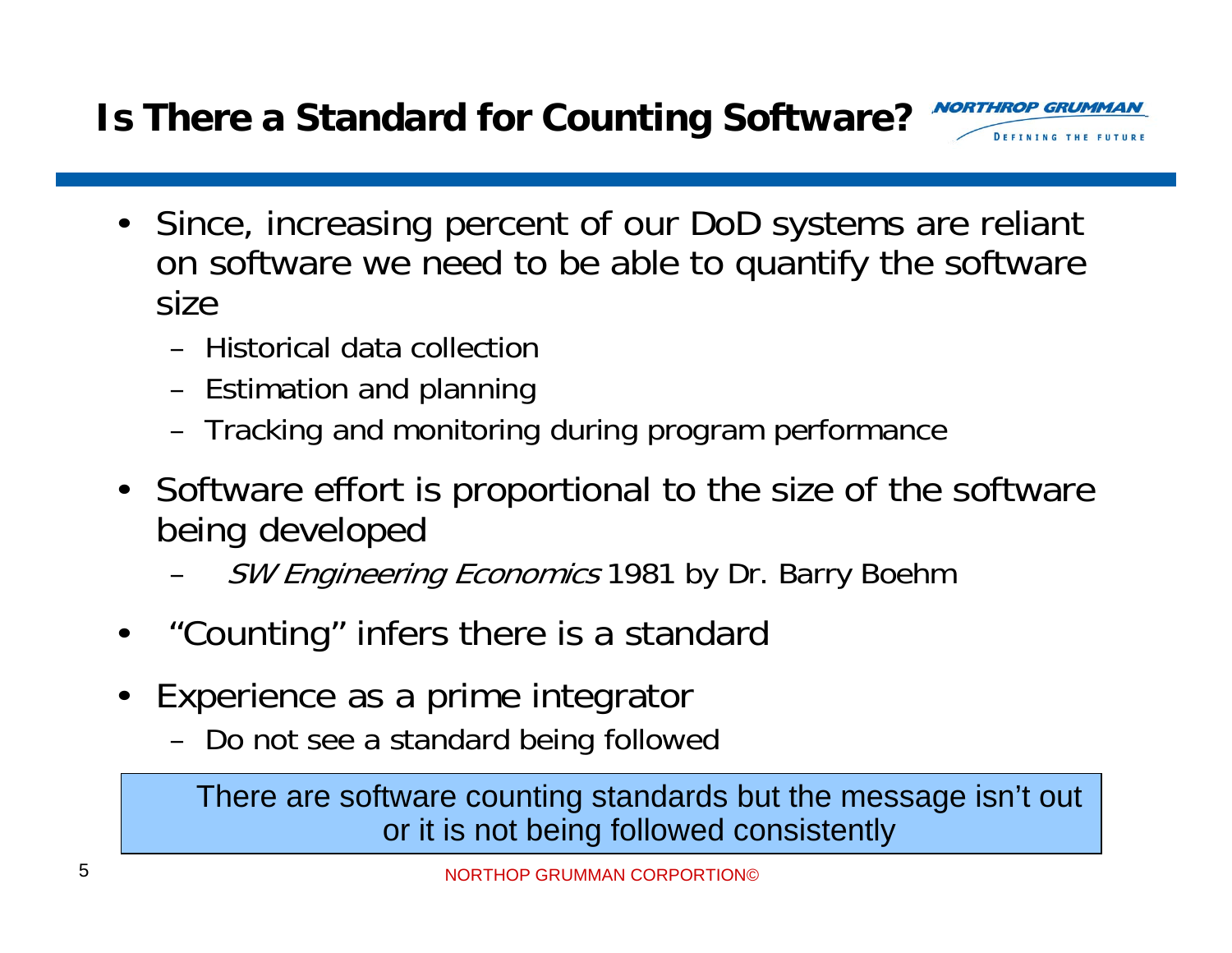

### **From Wikipedia, the free encyclopedia**

- "**Source lines of code** (**SLOC**) is a [software metric](http://en.wikipedia.org/wiki/Software_metric) used to measure the size of a [software program](http://en.wikipedia.org/wiki/Computer_software) by counting the number of lines in the text of the program's [source code](http://en.wikipedia.org/wiki/Source_code). SLOC is typically used to predict the amount of effort that will be required to develop a program, as well as to estimate [programming productivity](http://en.wikipedia.org/wiki/Programming_productivity) or effort once the software is produced."
- Variety of Software Languages in which source code is written
	- A to Z
		- Ada, Assembler, C, C++, C#, COBOL, Fortran, Java, JavaScript, Pascal, Perl and SQL to name just a few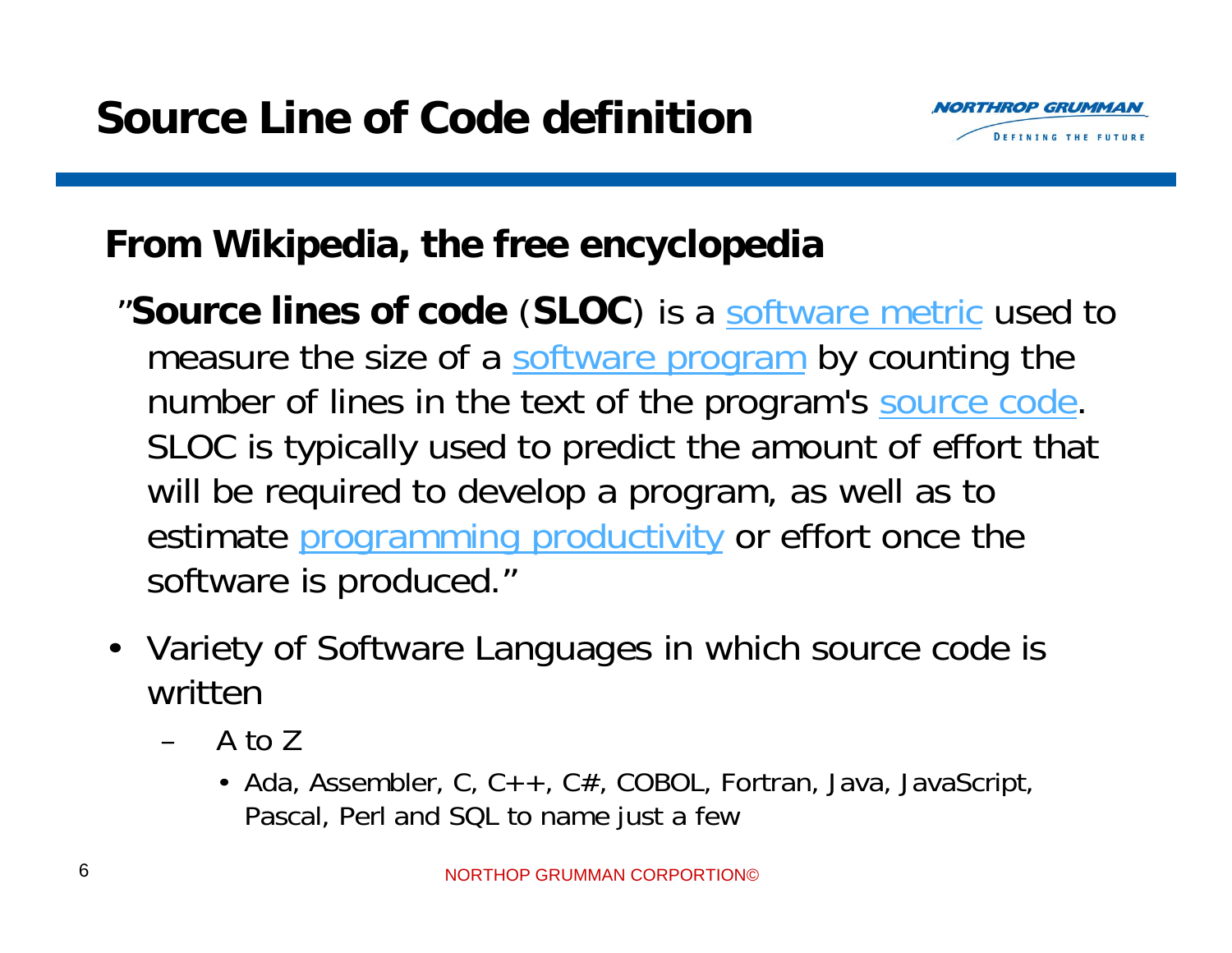### **Source Line of Code definition: Physical and Logical**



• Software Engineering Institute (SEI) has developed checklist as part of a system of definition checklists to support measurement definitions [Software Size Measurement: A](http://my.ms.northgrum.com/customportlets/ocera/SEI.pdf)  [Framework for Counting Source](http://my.ms.northgrum.com/customportlets/ocera/SEI.pdf)  [Statements.](http://my.ms.northgrum.com/customportlets/ocera/SEI.pdf)



- • Physical SLOC: One physical SLOC is corresponding to one line starting with the first character and ending by carriage return or an end of file marker of the same line and which excludes the blankand comment line.
- • Logical SLOC: Lines of code intended to measure "statements" which normally terminated with a semicolon or a carriage return. Logical SLOC are not sensitive to format, style and conventions, but they are language dependent.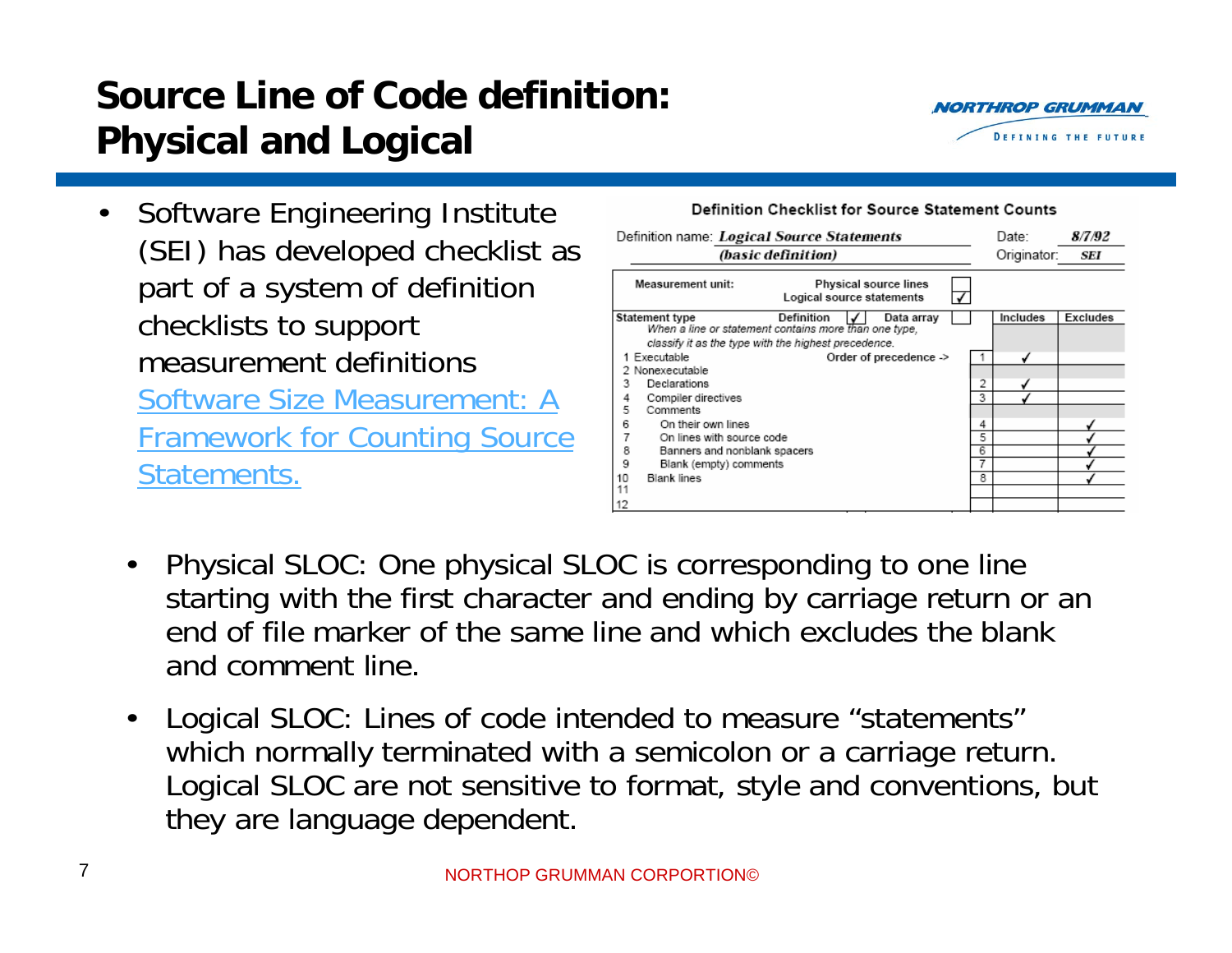## **Source Line of Code Samples**



**for** (i=0; i<100; ++i) **printf**("hello"); /\* How many lines of code is this? \*/

- 1 Physical Line of Code LOC
- 2 Logical Lines of Code LOC (for statement and [printf](http://en.wikipedia.org/wiki/Printf) statement)
- 1 Comment Line

**for** (i=0; i<100; ++i)

#### {

#### **printf**("hello");

- $\}$  /\* Now how many lines of code is this?  $\frac{*}{\ }$ 
	- 4 Physical Lines of Code LOC (Is placing braces work to be estimated?)
	- 2 Logical Line of Code LOC (What about all the work writing non-statement lines?)
	- 1 Comment Line (Tools must account for all code and comments regardless of comment placement.)

### Note the logical count is independent of the programming style and conventions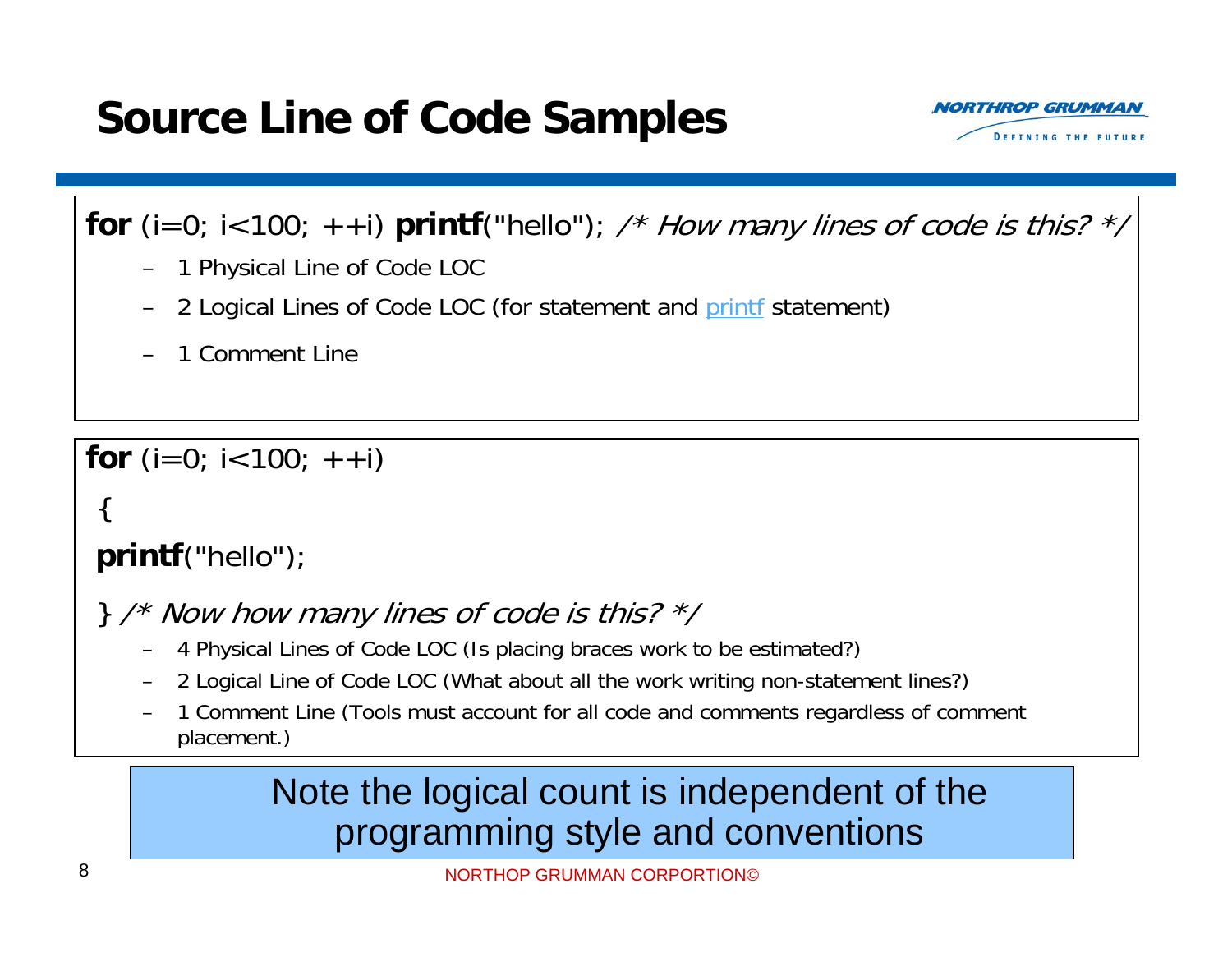## **Implications of SLOC Counts**



*Typical Simplified Software Cost Estimation Formula*



- $\bullet$  Suppose you were given this simplified software cost formula and you received data from two separate contractors and were asked to determine relative development costs?
- • What would that impact?
	- Size
	- Productivity
	- Hours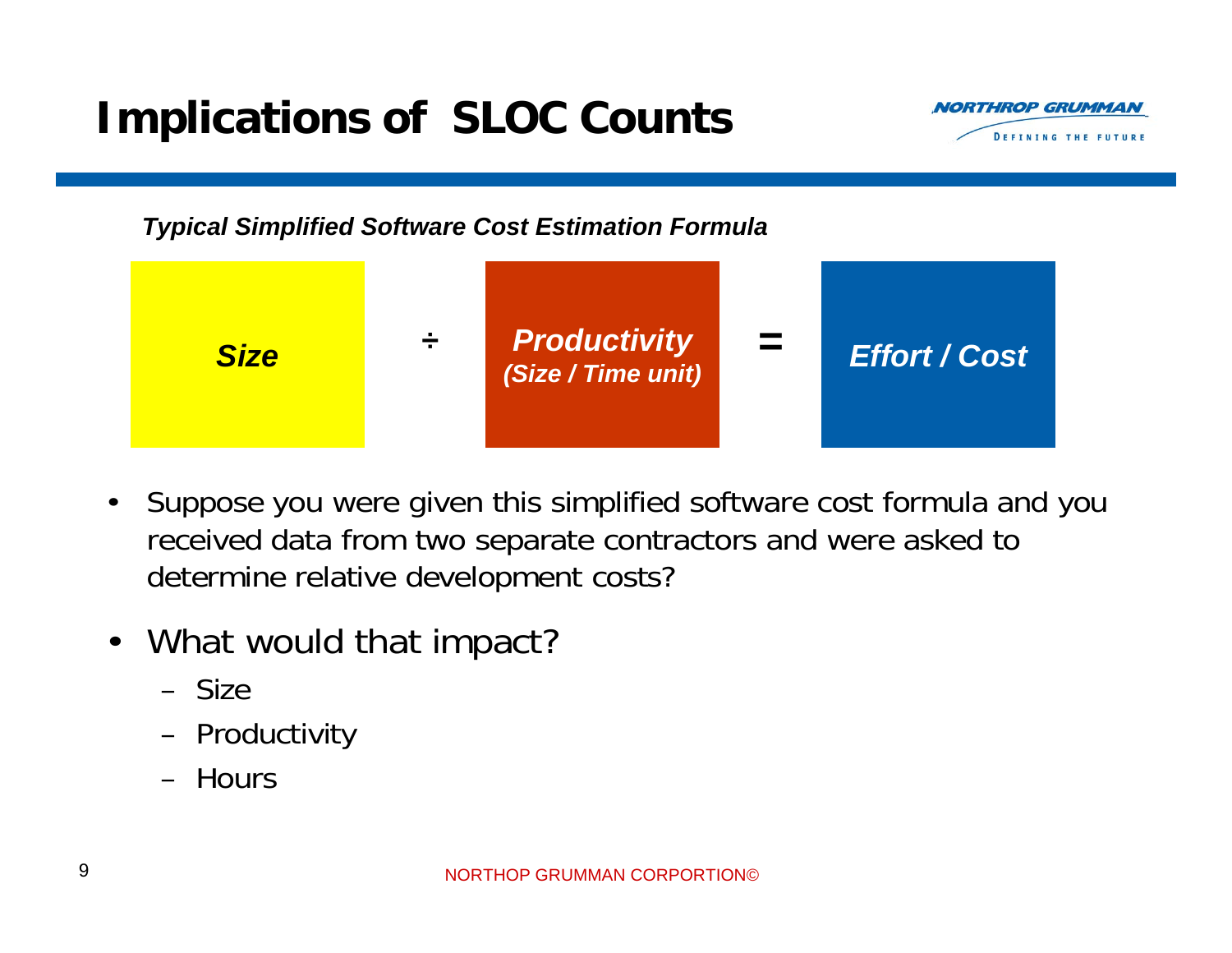

*Contractor A*

*Contractor B*

*Physical Coordinate Perspective Logical Coordinate Perspective*

| SLOC Count 1500 KSLOC |                                           |              | SLOC Count   312.5 KSLOC                                      |  |  |
|-----------------------|-------------------------------------------|--------------|---------------------------------------------------------------|--|--|
| Effort                | 2500 Person Months<br>(PM)                | Effort       | 2500 (PM)<br>$312.5$ KSLOC $\div$ 2500<br>$PM = 125$ ESLOC/PM |  |  |
| Productivity          | 500 KSLOC ÷ 2500<br>$PM = 200$ $ESLOC/PM$ | Productivity |                                                               |  |  |

Without understanding the basis of the Software SLOC count, it looks like Contractor A is more productive. Is this correct?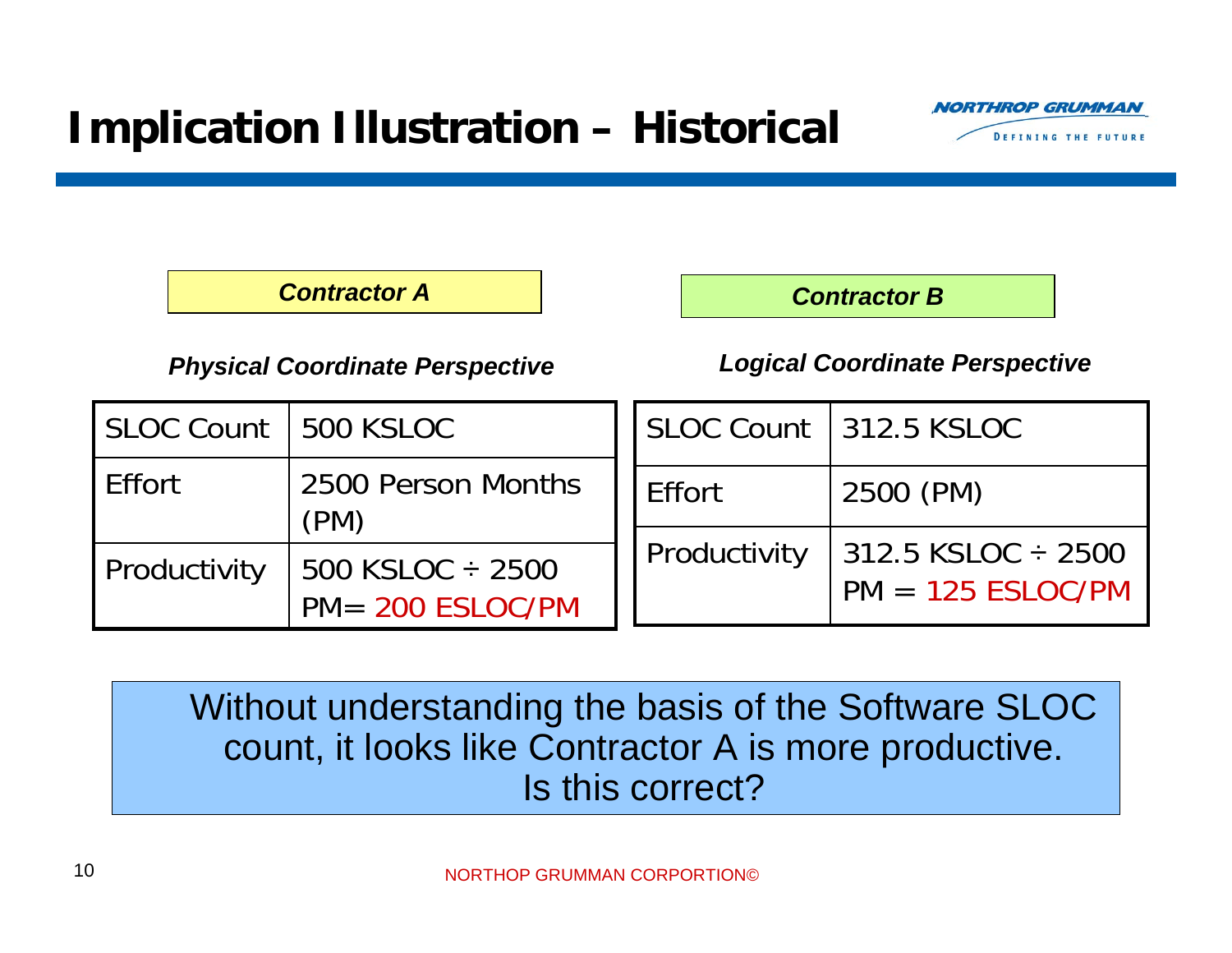

|                                   | <b>Contractor A</b>          | <b>Contractor B</b>               |                              |  |  |  |  |  |
|-----------------------------------|------------------------------|-----------------------------------|------------------------------|--|--|--|--|--|
| <b>Estimated Size</b>             | 600 KSLOC                    | <b>Estimated Size</b>             | 600 KSLOC                    |  |  |  |  |  |
| <b>Historical</b><br>Productivity | 200 ESLOC/PM                 | <b>Historical</b><br>Productivity | 125 ESLOC/PM                 |  |  |  |  |  |
| <b>Estimated Effort</b>           | 3,000 PM                     | <b>Estimated Effort</b>           | 4,800 PM                     |  |  |  |  |  |
| <b>Estimated Cost</b>             | 3,000 PM X<br>$$20K = $60 M$ | <b>Estimated Cost</b>             | 4,800 PM X<br>$$20K = $96 M$ |  |  |  |  |  |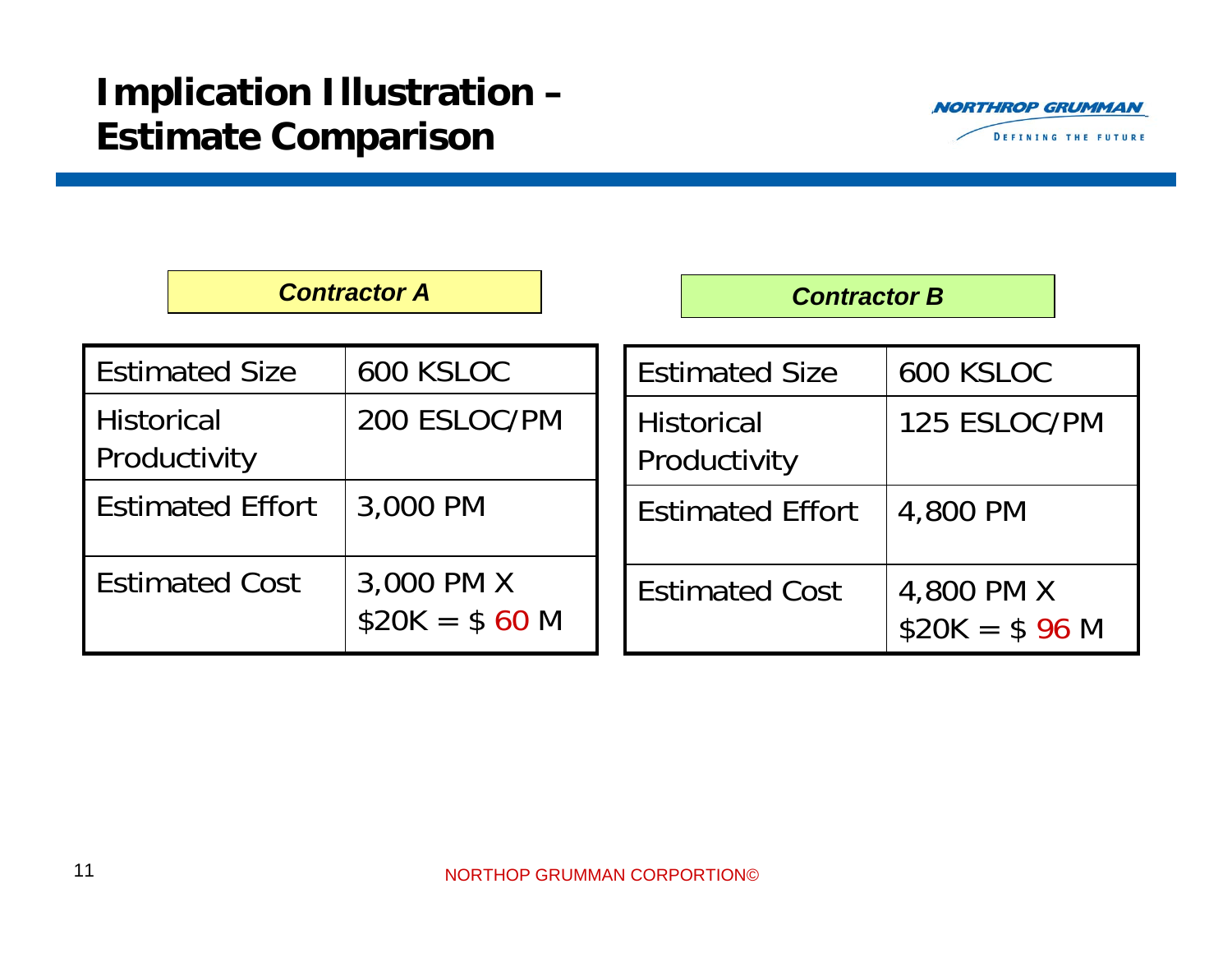### **USC Center for Systems and Software Engineering**

- • Attributes of a good code counter
	- Non Proprietary
	- Available to the public
	- Platform independent
	- Support multiple programming languages
	- Count both physical and logical SLOC
	- Limited Public License or "Copyleft" type agreement

#### <http://sunset.usc.edu/research/CODECOUNT/>

| <b>Sample 1.0::SLOC Counting</b><br><b>The Totals</b><br>Total Blank   Comments   Compiler Data Exec.   Number File SLOC<br>Lines Lines   Whole Embedded   Direct. Decl. Instr.   of Files   SLOC Type Definition |                                     |                   |                                                         |                                |              |                                  |  |  |  |  |                                                                  |
|-------------------------------------------------------------------------------------------------------------------------------------------------------------------------------------------------------------------|-------------------------------------|-------------------|---------------------------------------------------------|--------------------------------|--------------|----------------------------------|--|--|--|--|------------------------------------------------------------------|
| 33991<br>33991<br>1135                                                                                                                                                                                            | 3855 /<br>3855 /<br>42 <sub>l</sub> | 8465<br>$\bullet$ | 19 <sub>l</sub><br>8465 19 250 2775<br>$\boldsymbol{0}$ | <b>250</b><br>$\boldsymbol{0}$ | 6815<br>1093 | 10667   336   13692 CODE Logical |  |  |  |  | 14606   336   21671 CODE Physical<br>0   47   1093 DATA Physical |
|                                                                                                                                                                                                                   |                                     |                   |                                                         |                                |              |                                  |  |  |  |  |                                                                  |
| <b>Ratio of Physical to Logical SLOC</b><br>1.58<br>                                                                                                                                                              |                                     |                   |                                                         |                                |              |                                  |  |  |  |  |                                                                  |





•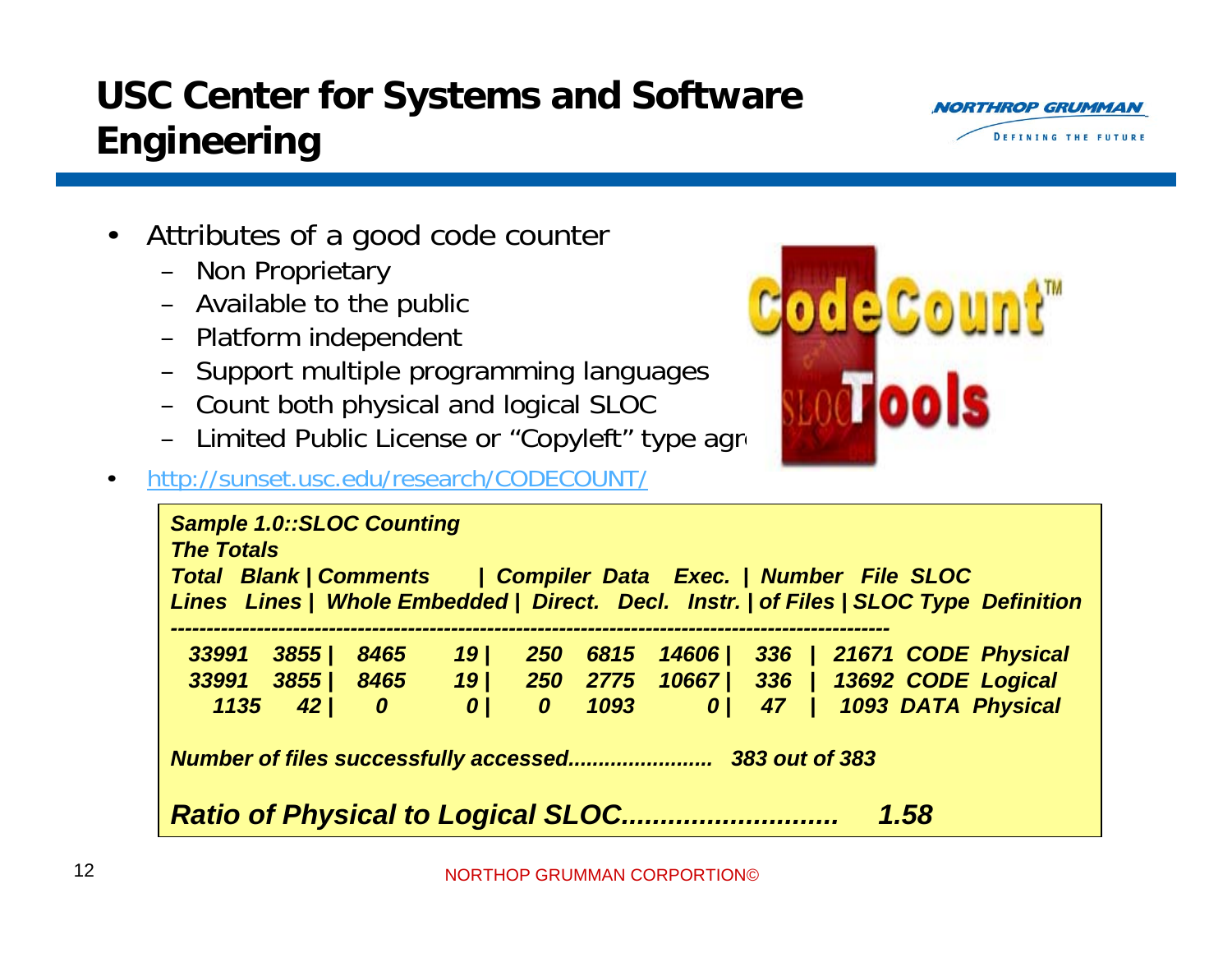

- What programming languages are covered today
	- Ada , Assembler(s), Jovial, Pascal, COBOL, Fortran, MUL Markup Language, Java,  $C/C++$ ,  $C#$ , JavaScript, Visual Basic and Visual Basic Script
- • What is included for each language
	- Read me file
	- Logical Standard (word table)
	- C source code of language specific counter
	- Sample input, source files and output file

#### *USC Center for Systems and Software Engineering (CSSE) CodeCount™ suite supports many languages*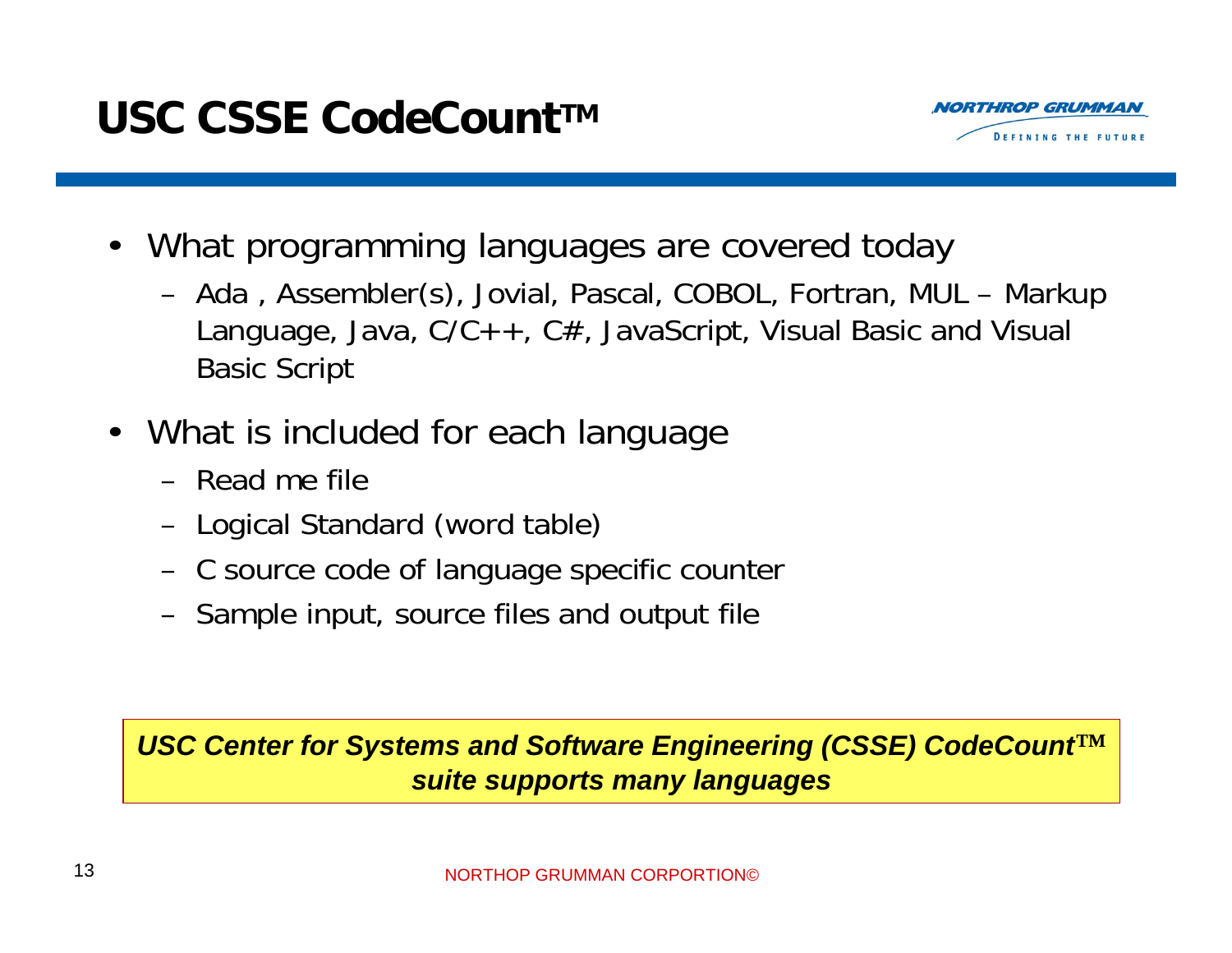

- As an integral part of your program's change management system
- •Improving your ability to perform Root cause Analysis
- $\bullet$  Normalized code counts of existing software that are automatically uploaded to your historical database
- $\bullet$  A historical repository of software size that could be used for estimation purposes and parametric model calibration
- • Improving the representative nature of Parametric and Predictive Modeling
- •Being consistent….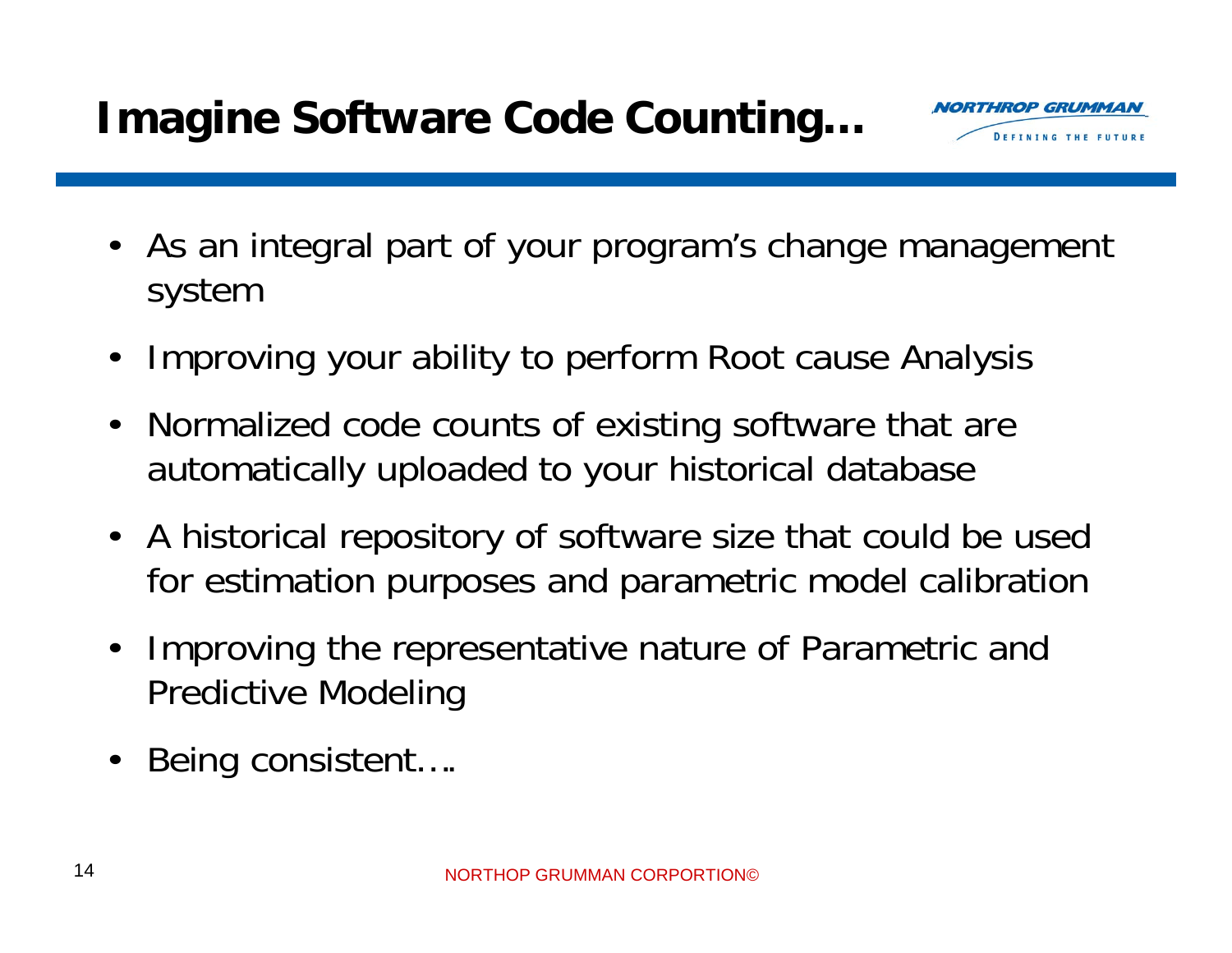# **Summary**

- Recognize underlying implications of Physical and Logical software sizing
- • Assess appropriateness and magnitude of code count measurement
- Consider widespread standardization and integration into acquisition process



**ROP GRUMMA**